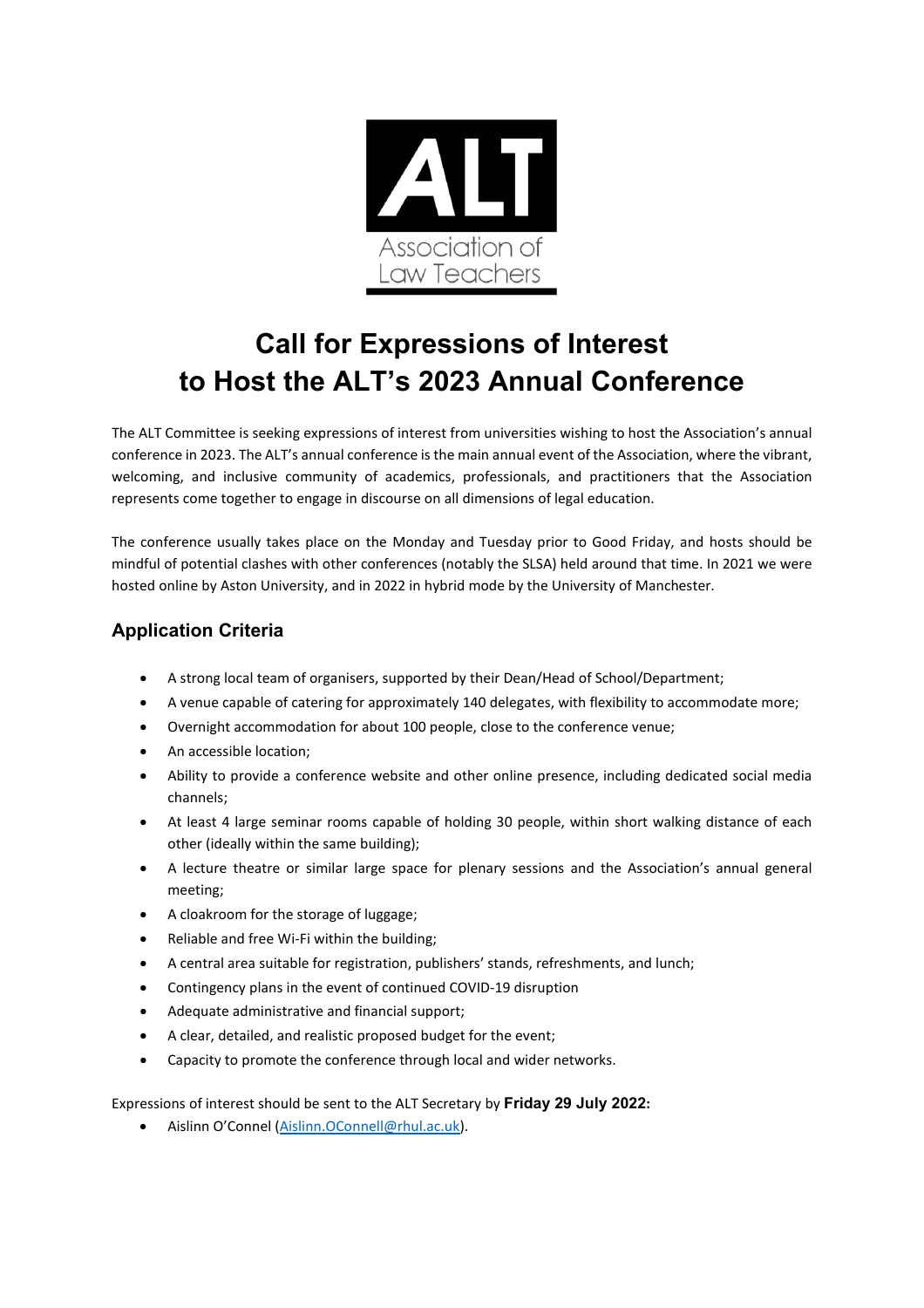# **Tender Template**

The above criteria must be addressed by all tenders. The following structure and headings should be adhered to in order to ensure that all points are clearly addressed and the Committee can make meaningful comparison between applicants:

- 1. The Conference Team
- 2 The Conference Location
- 3. Event Details
- 4. Venue Details
- 5. Social Event Venues
- 6. Accommodation
- 7. Support Services and Marketing
- 8. Indicative Budget

Please address the following items under each heading.

#### **1. The Conference Team**

- A message of support from the institutional management.
- A clear indication of the conference steering committee with an indication of the skills and experience that each person brings to the team.

#### **2. The Conference Location**

- An overview of the conference site, city, and region.
- A guide to transport links/accessibility.
- Details of any transport to get people from venues/social events, as needed.

# **3. Event Details**

- Your proposed dates. Please keep in mind the usual timing of the conference which our members are familiar with and the need to avoid clashes with e.g. the SLSA conference. We will consider proposals for alternative dates if a rationale for changing the 'slot' is provided
- Numbers allocated (as an overview) for accommodation, social events, and event spaces.
- A complete and viable contingency plan for both a blended and a fully virtual conference, in the event of continued COVID-19 disruption;

#### **4. Venue Details**

- The conference venue space options/configurations and capacities.
- Details of the venue refreshments (tea/coffee, lunches, etc).
- A campus/site map, clearly showing the location of venues.
- Note that photographic illustrations would be beneficial, although are not required.